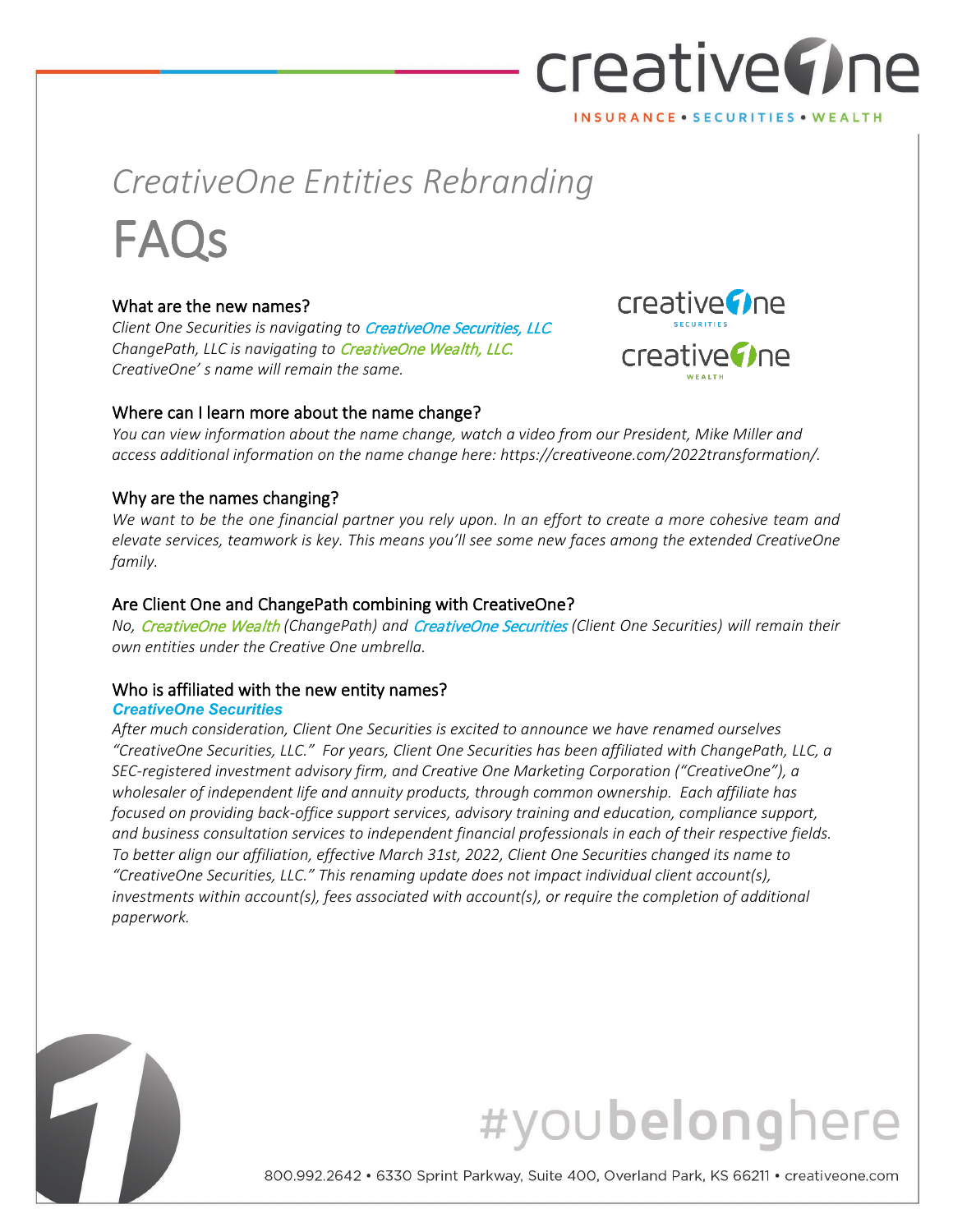# creative() ne

INSURANCE . SECURITIES . WEALTH

#### *CreativeOne Wealth*

*After much consideration, ChangePath is excited to announce we have renamed ourselves "CreativeOne Wealth, LLC." Since its inception, ChangePath has been affiliated with Client One Securities, LLC, a FINRAmember independent broker-dealer, and Creative One Marketing Corporation ("CreativeOne"), a wholesaler of independent life and annuity products, through common ownership. Each affiliate has focused on providing back-office support services, advisory training and education, compliance support, and business consultation services to independent financial professionals in each of their respective fields. To better align our affiliation, effective March 31st, 2022, ChangePath changed its name to "CreativeOne Wealth, LLC." This renaming update does not impact individual client account(s), investments within account(s), fees associated with account(s), or require the completion of additional paperwork.*

#### How will reimbursements and commissions be handled?

*They will be handled in the same manner as before. Our commissions, accounts payables, accounts receivables will make the name-change transition. You'll see this reflected on upcoming billing and commissions statements. The names will change accordingly:*

Bill to *CreativeOne,* CreativeOne Wealth*,* CreativeOne Securities Remit to *CreativeOne,* CreativeOne Wealth*,* CreativeOne Securities

#### Will I get an updated 2022 fee schedule?

*Fee schedules will remain the same.* CreativeOne Wealth *will update their name and send out by the end of May, 2022.* CreativeOne Securities *will have no changes to their existing 2022 fee schedule.*



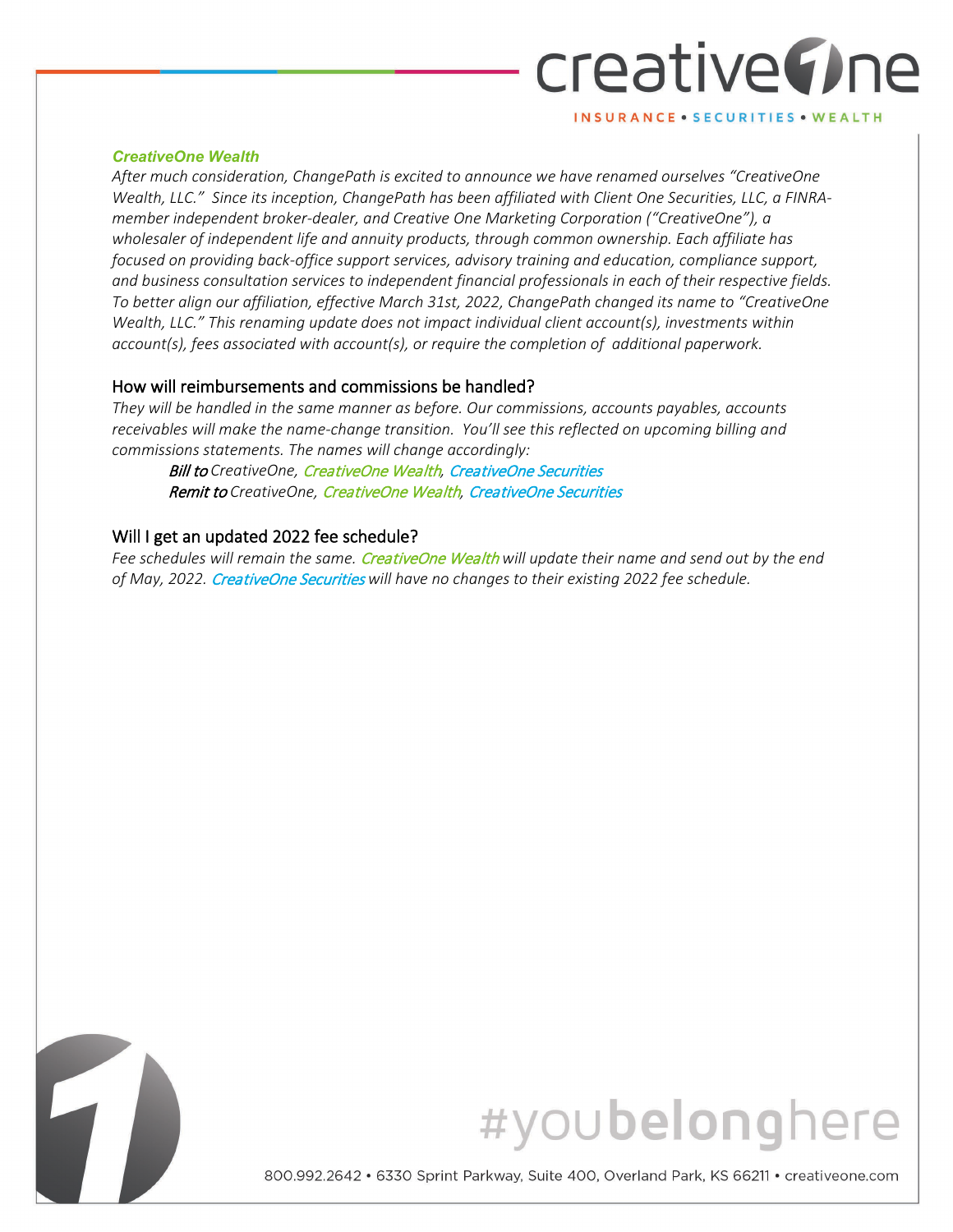### creative() ne INSURANCE . SECURITIES . WEALTH

INVESTOR COMMUNICATIONS & CHANGES

#### Will my clients need to submit new paperwork?

*No, investors and clients are not required to make changes.* CreativeOne Securities *and* CreativeOne Wealth *are the same organizations and there are no material updates to investor/client accounts or services. This is merely a name change to solidify the organization and more cohesively align resources for our advisers and registered representatives. The only change you'll have moving forward are adding the new entity names to new account forms in leu of former names.* 

#### Will you reach out directly to my clients?

*No, not outside of the required annual ADV notice. The ADV mailing/email is required by regulators, and the only time we'll communicate directly to your clients regarding the name change of the firms.* 

#### Will CreativeOne Securities broker-dealer clients be notified?

*Brokerage clients who are not with Pershing will be notified via mail. Those with Pershing brokerage accounts will have notifications within the Pershing system after the standard login process.* 

#### When are clients receiving updates about the ADV 2A and Form CRS?

*For* CreativeOne Wealth*, during the week of April 25, 2022. For* CreativeOne Securities*, during the week of April 25, 2022.*

#### CreativeOne Wealth:

*The ADV 2A and Form CRS have been updated to reflect the name change, and other documents*  will follow in short order. As always, updated materials can be found in the CreativeOne Wealth *Resource Center[. https://adviser.changepath.com/resources.](https://adviser.changepath.com/resources)* 

#### CreativeOne Securities:

*For Clients of* CreativeOne Securities*' RIA, the ADV 2A and Form CRS will be updated the last week of April 25, 2022, on the website[: www.clientonesecurities.com.](http://www.clientonesecurities.com/)* 

#### When will the ADV 2Bs be updated?

7

For CreativeOne Wealth*, the ADV 2B will be updated to adviser's vaults by May 15, 2022.* 

For CreativeOne Securities*, the ADV 2B will be updated for advisers and loaded on the cloud by May 15, 2022.*

## #youbelonghere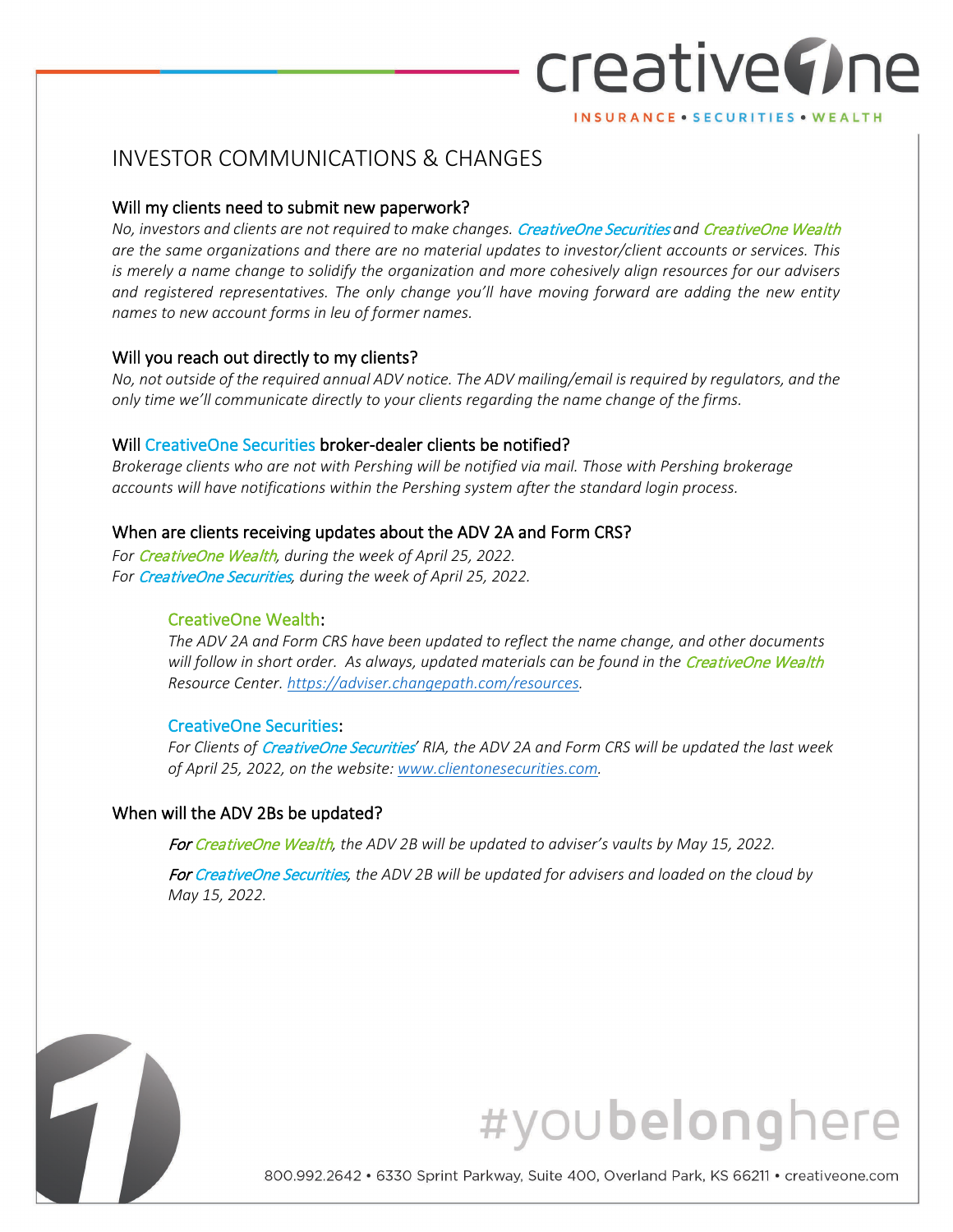## creative The INSURANCE . SECURITIES . WEALTH

#### When will new forms be available?

 *For* CreativeOne Wealth, *all forms will be updated in the Resource Center by June 1, 2022. [\(https://adviser.changepath.com/resources](https://adviser.changepath.com/resources) and after the transition July 13, 2022: https://adviser.creativeonewealth.com/resources).* CreativeOne Securities *will have all forms updates on the Cloud by June 1, 2022. Docupace will be updated in July 2022.*

#### Will I need to include the new names on brokerage account forms for insurance carriers?

*For* CreativeOne Securities *brokerage clients, all carrier forms should have the new name effective May 1, 2022.* 

#### Will third-party managers, CreativeOne Securities and CreativeOne Wealth vendors be updated?

*All carriers and third-party managers are being notified via email on April 13, 2022.* 

#### When will you stop accepting old forms?

*Because this is a transition, all client-facing form updates are our first priority for both* CreativeOne Securities *and* CreativeOne Wealth*. We have no interest in offices reinking paperwork with clients! As of June 1, 2022, all forms will be updated, please reference these. We will no longer accept former forms with the "Client One Securities" or "ChangePath" monikers after August 1, 2022.*

#### Will the Client One or ChangePath App Change?

*Yes, but not until May 2, 2022, "Client One Securities" and the "ChangePath" icon will be updated to with new iconography:*

> Blue = CreativeOne Securities Green = CreativeOne Wealth

#### Will the company website change?



*For* CreativeOne Wealth*, the adviser-facing site has been updated. The consumer site (www.changepath.com) will change on July 13, 2022. At that time, any searches for www.changepath.com will be redirected to* creativeonewealth.com*.* 

*For* CreativeOne Securities*, the website has been updated to reflect the new name. We'll navigate the site name to* [www.creativeonesecurities.com](http://www.creativeonesecurities.com/) *on July 13, 2022. At this time, we'll redirect www.c1s.net and [www.clientonesecurities.com](http://www.clientonesecurities.com/) visitors to the new site[, www.creativeonesecurities.com.](http://www.creativeonesecurities.com/)* 



## #youbelonghere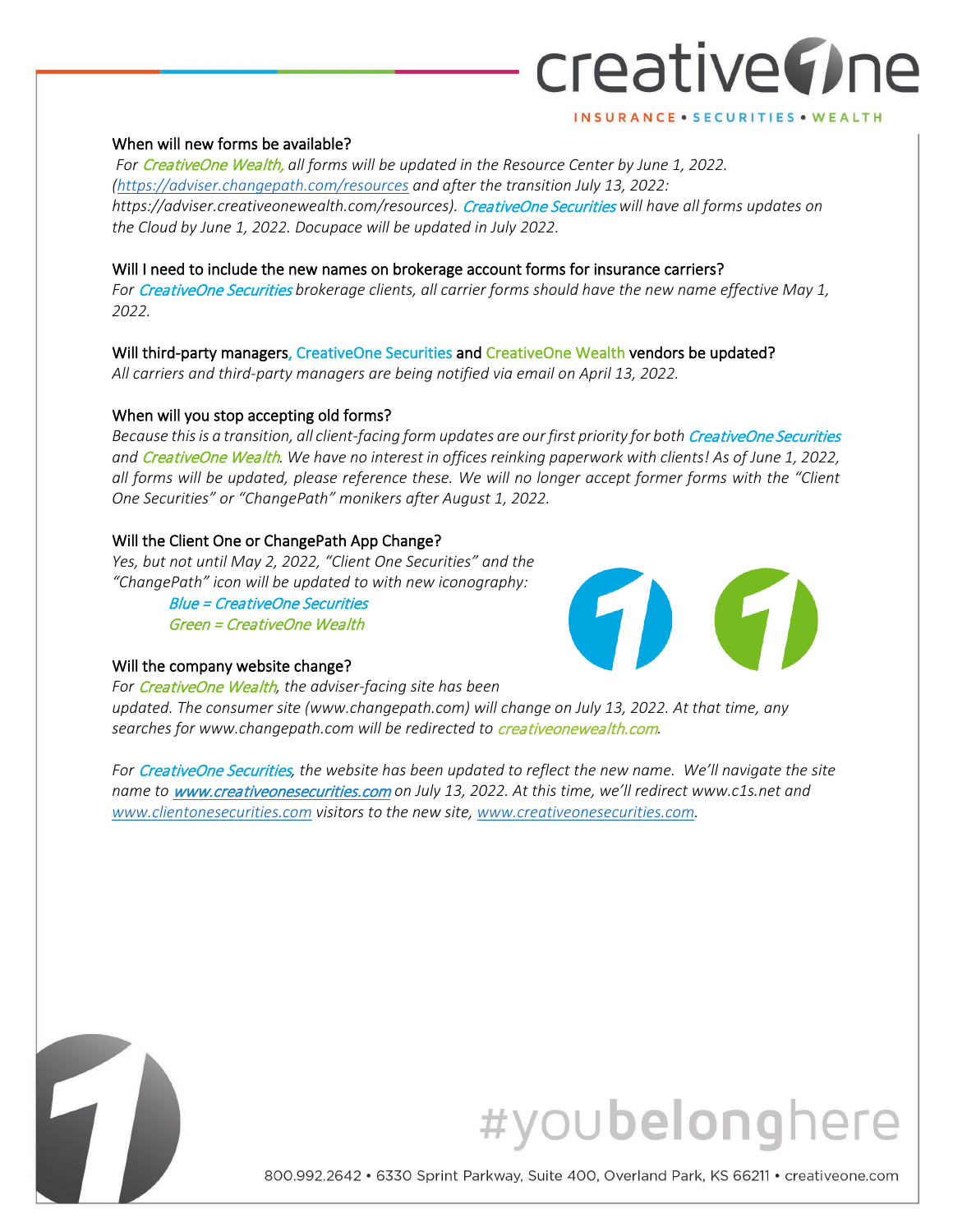## creative(Ine INSURANCE . SECURITIES . WEALTH

#### EMAIL ADDRESSES

Will I need to change my Client One Securities and/or ChangePath email address?

*For those using alias domains and email addresses, there will be little to no change.* 

#### Will there be changes to CreativeOne Securities emails?

*We are working with Workplace by Venn (formerly OS33) to update the new domain on emails. More information will be coming to you through Workplace. Stay tune for updates and instructions. We'll continue to send information in the upcoming weeks.*

#### Will there be changes to CreativeOne Wealth emails?

*For those individuals who use their own alias, (e.g., [joe@financialABC.com\)](mailto:joe@financialABC.com) there will be no immediate changes.* 

Step One*: Behind the scenes, every adviser's and admin's aliases has a newly established domain: e.g., [first letter first name][last name][\[@creativeonewealth.com\]](mailto:name@creativeonewealth.com).* 

Step Two*: On June 13, 2022, all email accounts using the "changepath.com" email domain will be updated to reflect the new creativeonewealth.com domain in all REPLY emails.* 

Step Three*: During the week of July 18th, email logins will be updated. More information regarding this process will come in upcoming weeks.* 

#### Where can we redirect questions regarding emails?

*All email questions can be directed to:* 

CreativeOne Securities *= operations@c1s.net* CreativeOne Wealth *= operations@changepath.com or [operations@creativeonewealth.com](mailto:operations@creativeonewealth.com)*



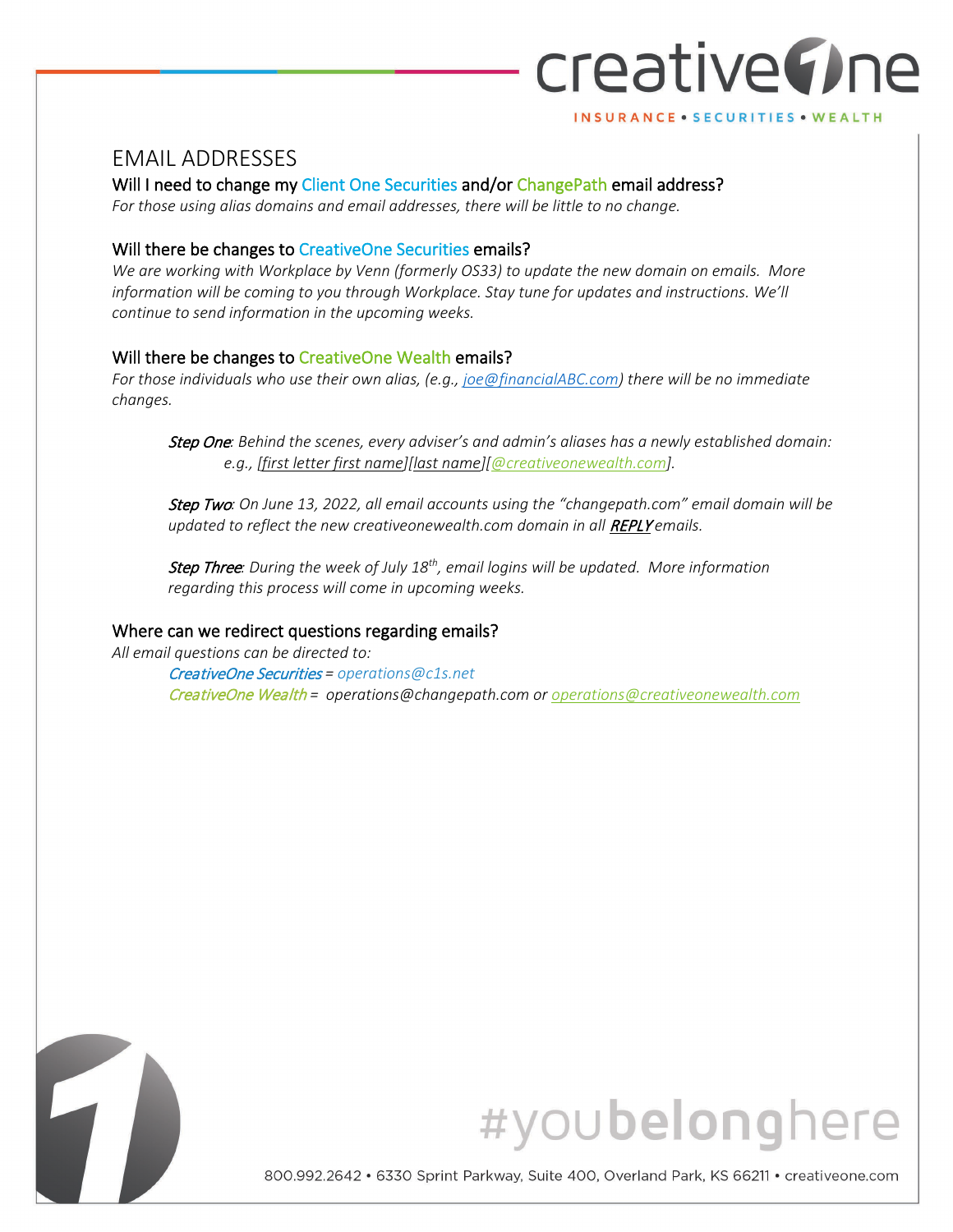## creative The INSURANCE . SECURITIES . WEALTH

#### MARKTING COLLATERAL

#### Do we have to immediately update marketing collateral?

*No, there is no immediate timeframe in which collateral should be updated. Our teams will be reaching out to kick-start a discussion over the next few months and have edits in a timely manner over the next year.*

#### What marketing materials need to be updated?

*All materials that include: "*ChangePath*" or "*Client One Securities*" will need to be included in the disclosure update. Typical items may include: business cards, books, flyers, websites, social media, videos, presentations, letterhead, signage, postcards, envelopes, etc.*

#### What specifically will CreativeOne help me change?

*Any instances of the following verbiage should be edited:*

- *"Client One Securities, LLC." should be changed to "*CreativeOne Securities, LLC.*"*
- *"Client One" should change be changed to "*CreativeOne Securities*"*

#### *Search and find function should look for key text strings:*

- *"ChangePath, LLC." should be changed to "*CreativeOne Wealth, LLC.*"*
- *"ChangePath" should be changed to "*CreativeOne Wealth*"*

*If you choose not to reprint items and use readily available supplies until April 29, 2023, you can use a sticker to cover the* ChangePath*/*Client On*e with the correct disclosure language on marketing materials. If you have questions, our team can help with this process.*

#### Will I be required to resubmit marketing collateral with updated CreativeOne Securities and CreativeOne Wealth language?

#### For CreativeOne Securities

All updates to disclosures and naming convention changes need to be submitted to CreativeOne Securities *to [advertising@c1s.net.](mailto:advertising@c1s.net)* 

*<and/or>*

#### For CreativeOne Wealth

Ì

7

All updates to disclosures and naming convention changes need to be submitted to CreativeOne Wealth *through Charles Schwab CT [https://client.schwabct.com/login.do.](https://client.schwabct.com/login.do)* 

#### EXCEPTION for CreativeOne Securities and CreativeOne Wealth!

*If the CreativeOne Account Management Team are handling updates to marketing materials: they will submit on behalf reps and advisers to compliance to the appropriate entities. (Note: This is an exception to the standard approval process to help remove steps in the process).* 

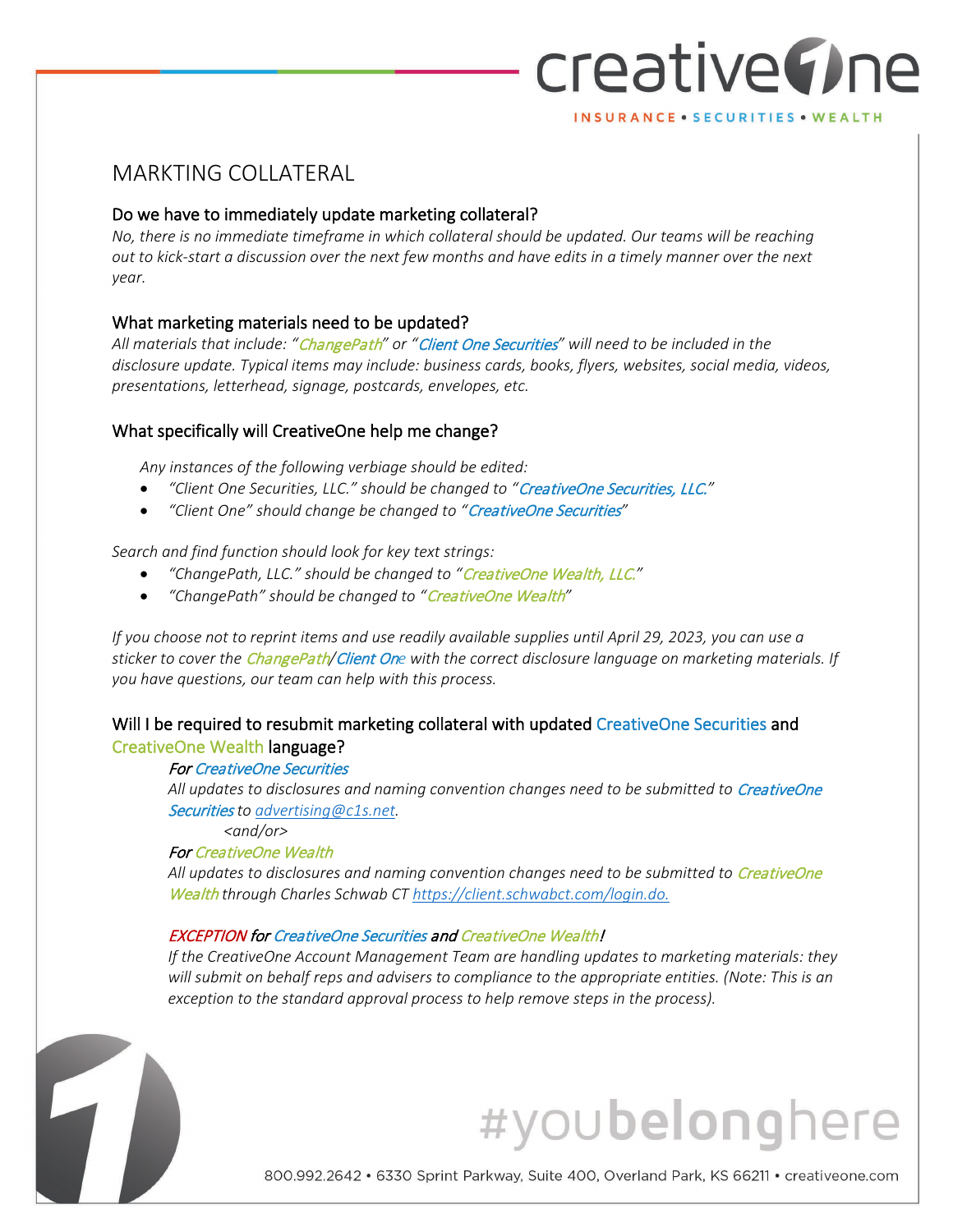# creative The

#### INSURANCE . SECURITIES . WEALTH

#### Who can help me update marketing materials?

*Working synergistically as a larger organization, you'll get exposed to new faces of CreativeOne! Our team of Account Managers help execute adviser and rep marketing projects through our Business Accelerator Credits Program. This team will help change disclosures and naming conventions to your marketing collateral. We may need to get creative design files, social media, or website credentials to get started! We've staffed-up to help execute additional projects! We will continue to work with new advisers and reps each week to navigate these naming convention changes and disclosures on documents in a timely manner. The* CreativeOne Securities *and* CreativeOne Wealth *team will schedule first meeting kick-offs with offices and Marketing Account Management teams starting May through September.*

#### What if I don't have Business Accelerator Credits (BAC)s?

*Our team has a system in place to help all Securities and Wealth offices. You will not need BACs to work with our talented Marketing Account Management Team. They are here to help you with the transition.*

#### What if I want to make other changes to my marketing projects?

*If your team has additional updates and needs to make edits beyond naming conventions and disclosures, marketing collateral can be updated by utilizing BACs. Our team will handle those on an individual basis.*

#### What if I hire out my marketing support?

*Our team is here to help you with every step of the way and help facilitate your updates.*

#### When will you start updating marketing materials?

*Individuals from the* CreativeOne Securities *and* CreativeOne Wealth *teams will begin reaching out to offices the first week of May and continue to make first introduction through the upcoming months. They will initially reach out to schedule meetings to address disclosures and BD/RIA naming conventions on marketing materials. We'll also have an online questionnaire to request updates and schedule time with our Account Management Team.*

#### What if I don't know who my Marketing Account Executive is with CreativeOne?

*Individuals from the* CreativeOne Securities *and* CreativeOne Wealth *teams will reach out to schedule time with you or your team and start introductions! The Account Management Team can be reached through CreativeOne's main phone number 800.992.2642*

#### Wealth and Securities Account Management Team



e.

David Shopmaker *Sr. Marketing Account Manager [dshopmaker@creativeone.com](mailto:dshopmaker@creativeone.com) x410*



**Kim Green** *Marketing Account Manager [kgreen@creativeone.com](mailto:kgreen@creativeone.com)  x224*



Dakiree Depew *Marketing Account Manager [ddepew@creativeone.com](mailto:ddepew@creativeone.com)  x402*

#youbelonghe